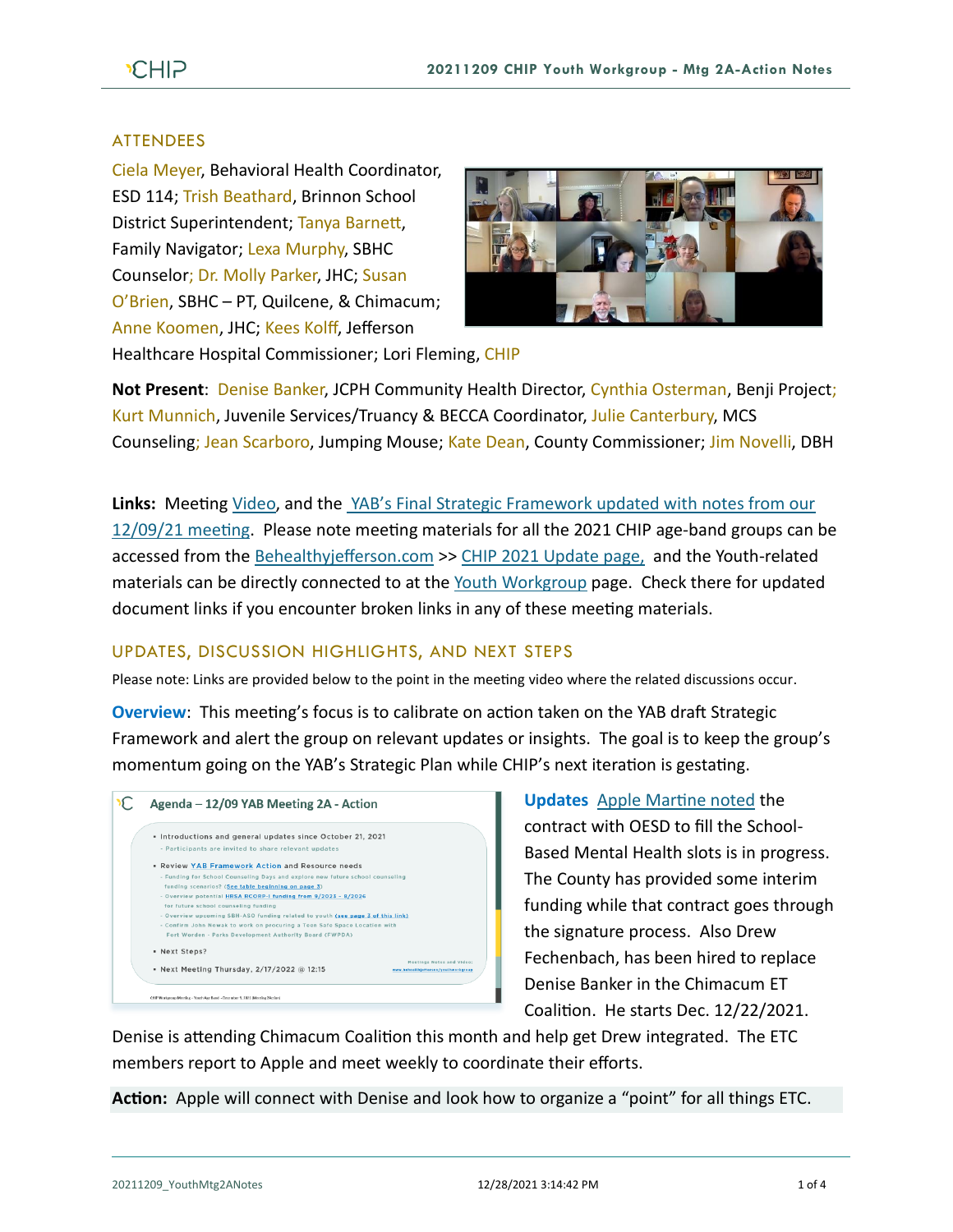### **Updates – Cont'd**

[Ciela Meyer conveyed](https://youtu.be/E1qItgXDrLs?t=117) that Anna McEnery, Coordinator of the BHAC committee that administers the 1/10<sup>th</sup> of 1% funding, worked with to Ciela, who serves as the Behavioral Health Coordinator for Olympic Educational School District (OESD), to have OESD set up a contract to take over administering the School Based Mental Health slots. OESD received the contract on Monday for their signature and will get it back to the county for action by next Tuesday.

Later in the meeting, [Ciela gave more details](https://youtu.be/E1qItgXDrLs?t=2384) around mental health counseling and its availability, and who is doing that in our schools. OESD subcontracts with MCS will allow us to keep the same providers in place. It is challenging to find providers to fill the slots that are open. Referrals are happening the same as they always have.

[Ciela also noted](https://youtu.be/E1qItgXDrLs?t=2060) she works with all the Student Assistant Professionals (SAP) that work with ETC – and will work to support coherence. There is also funding from a separate grant to hire a SAP for the PT High School – who Ciela will oversee. The YAB group expressed an interest in ensuring all the SAPs are given support to work as a coherent resource throughout the schools.

[Trish Beathard noted](https://youtu.be/E1qItgXDrLs?t=227) that Brinnon just interviewed an excellent Counselor prospect.

Susan O'Brien outlined what she's seeing from the School-based vantage point: Students are just getting ready for the holiday break. Schools are getting more Mental health coverage, which is good as more students experience reactions to the new normal of the past few years. Also, she shared a website [the NYDaily talked about](https://www.nytimes.com/interactive/2021/12/09/us/where-the-despairing-log-on.html) [\(related article on Yahoo\)](https://www.yahoo.com/now/where-despairing-log-learn-ways-124843008.html)- that informs kids how to commit suicide.

**Action:** Ciela will bring this up at the OESD, see about getting the site blocked, staff awareness raised, etc.

[Tanya Barnett noted](https://youtu.be/E1qItgXDrLs?t=296) the Quarterly meet-up she hosts for service providers features the Dove House. In the new year, Tanya will begin hosting those Quarterly meet-ups with Jefferson Community Foundation and have more of a topical focus.

[Anne Koomen](https://youtu.be/E1qItgXDrLs?t=476) shared JHC was meeting on their Adolescent Suicide efforts hospital-wide. Also noted a worthy focus could be to steer parents and ourselves in the direction of supportive resources, and educating all on what to do next - rather than to highlight all the dangerous resources we want our kids to steer clear.

Anne also inquired about what the YAB group is doing on interventions in schools and how is that being coordinated so we give consistent information across our schools and communities.

[Molly Parker](https://youtu.be/E1qItgXDrLs?t=503) gave a quick overview of JHC's efforts on the challenge of Childcare in this area. They have put in a grant application to WA Dept. of Commerce, which includes the County's approval of matching funds if the grant is awarded. Will hear in Spring 2022 if that funding is awarded to support building a childcare facility. Also working on an RFP for a Child care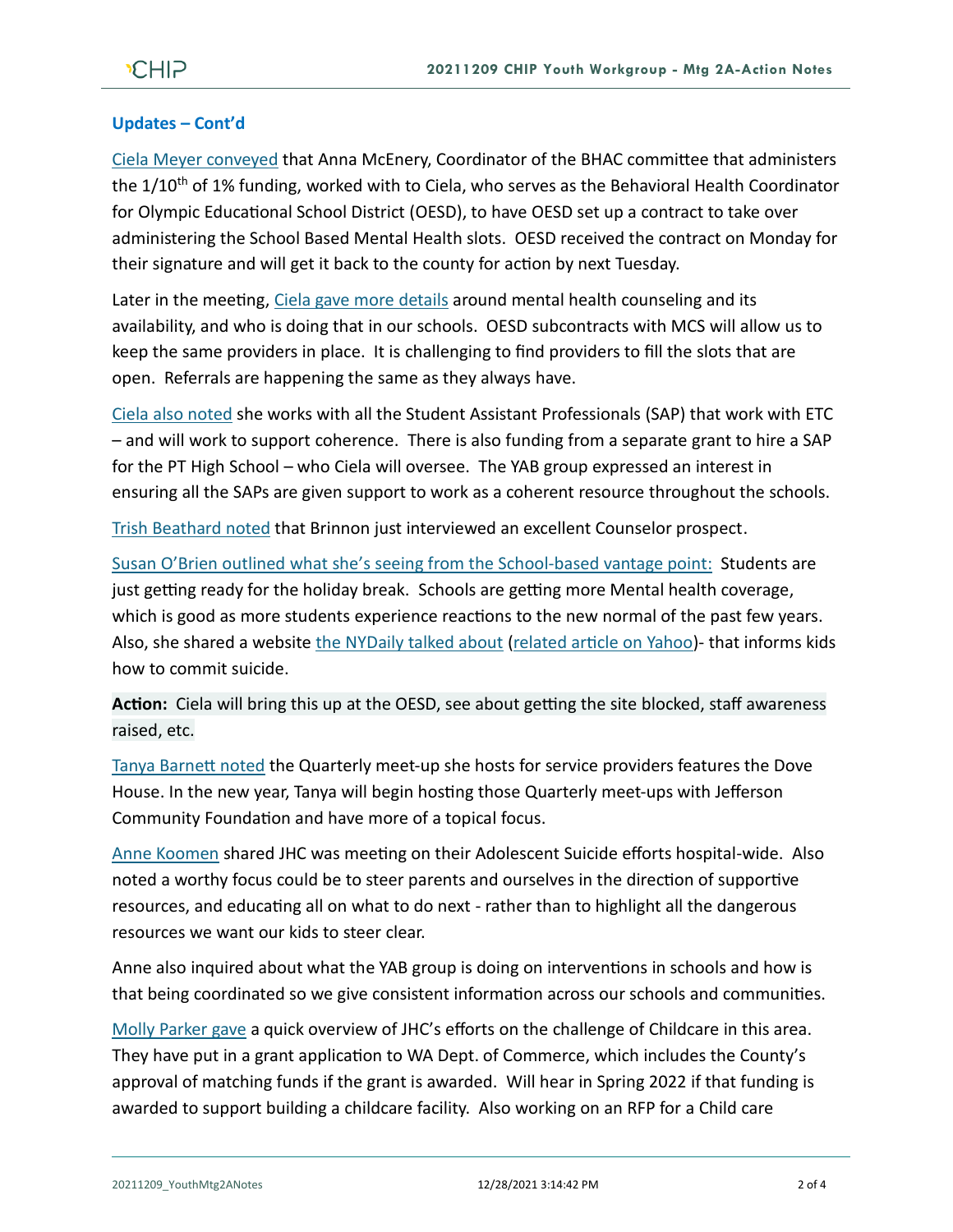program operator. Also, a convening of key Child care folks is being put together by Jen Kingfisher in the January timeframe - to get more input and coordination between childcare providers.

#### **Youth Age Band Strategic Framework Review**

The group went through the Strategic Framework document and shared updates/questions/ concerns. See linked document, [with our 12/09/21 updates incorporated.](https://793b0af6-bf22-4c2c-91c8-8cc6fd2f172d.filesusr.com/ugd/2fdcdd_4aec858f6e5f4adf8afb37db72605b42.pdf)

#### **Framework Highlights:**

- **Update to 1A.1: The "Resource Map" has been updated as of**  $12/23/2021$ **, and can be** [accessed directly at this](https://bit.ly/3qxMndO) link.
- **Update to 1A.3:** The Quarterly meetings and the Peninsula Early Childhood Coalition Tanya is engaged with - support this Framework. Also, the Family Resource Exchange Tanya will be offering at the Mtn View Pool's Family times - covers both concrete items (diapers, etc.) as well as information that families could use.
- **Update to 1A.4:** Ciela noted she provided Faculty training in Quilcene on signs/symptoms and what to do. She will also be working with School districts to see what programs can realistically be implemented (due to school capacity, funding need, etc.) and come back to this group with insight.
- **Update to 1A.5:** Apple M. noted Drew Fechenbach, has been hired to replace Denise Banker in the Chimacum ET Coalition. He starts Dec. 12/22/2021. Denise is attending Chimacum Coalition this month and help get Drew integrated. The ETC members report to Apple and meet weekly to coordinate their efforts. Also, Ciela Meyer noted she works with all the Student Assistant Professionals (SAPs) throughout the School Districts \that work with ETC – and will work to support coherence. There is also funding from a separate grant to hire a SAP for the PT High School – who Ciela will oversee. The YAB group expressed an interest in ensuring all the SAPs are given support to work as a coherent resource throughout the schools.
- **Update to 1A.6:** The group endorse having John Nowak and Lori go to the Fort Worden Board at an upcoming meeting to ask for a safe space for youth to gather. It was also agreed we should continue to identify and explore other spaces throughout the county, rather than limiting our options to Fort Worden. Kees Kolf noted the Parks Dept is focusing on restructuring the PDA into 4 sections - and this is an excellent time for this exploration. David Timmons, Exec Dir at PDA heads that effort.
- **Update to 1B.2:** Anne Koomen underscored we want to ensure consistent, evidence-based training is offered across our school districts and throughout our community.